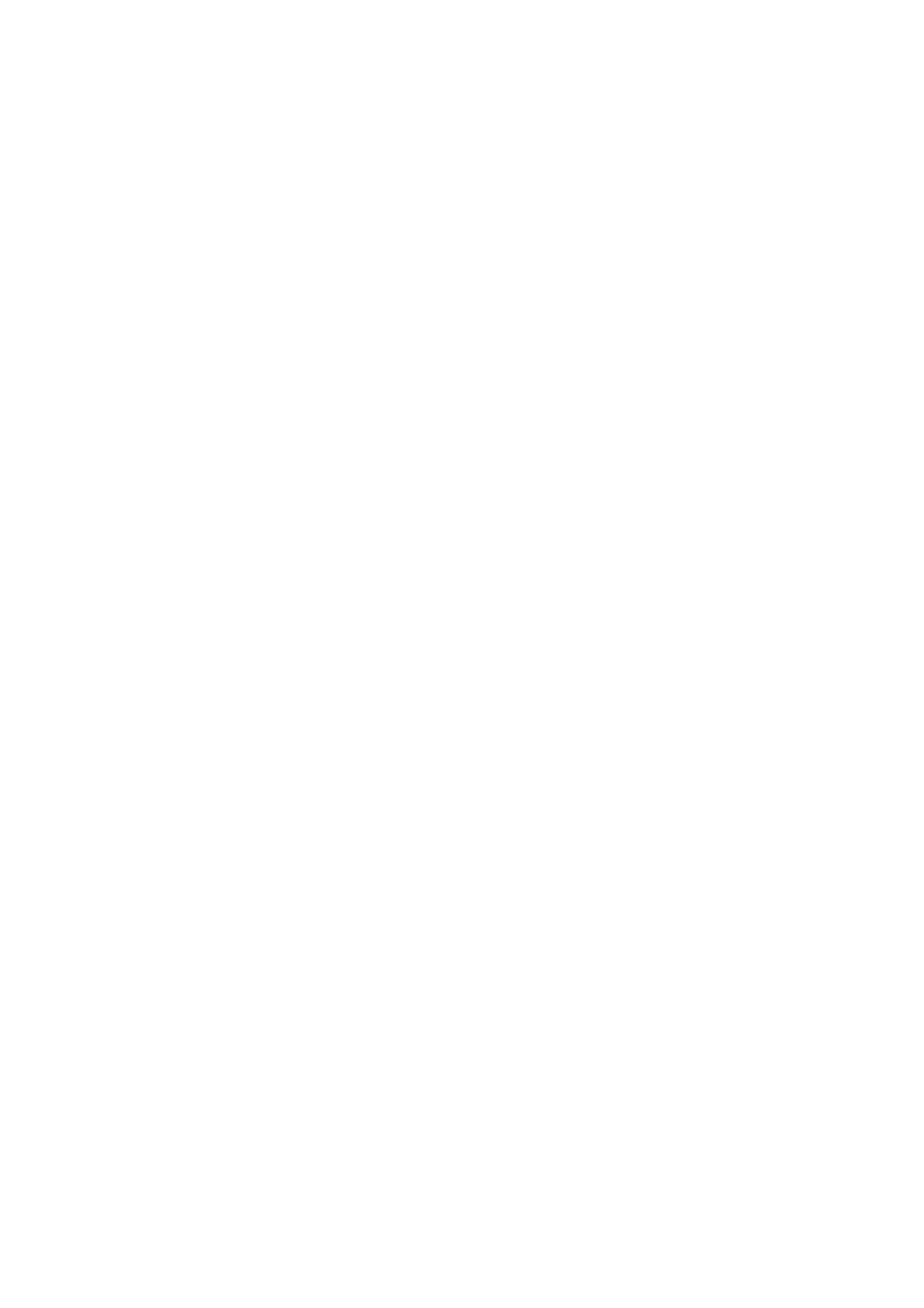## Introduction

This booklet is written to beginner meditators as well as for those who are more practiced in meditation. The author is taking the instructions given in the oldest of the original discourses [suttas] still in existence today. They may seem a little different from other instructions that you have been given or read in the past. But, rest assured, these instructions are what the Buddha taught over 2500 years ago.

These instructions include 'The Four Foundations of Mindfulness' (in Pali this is called Satipatthana), that is Mindfulness of the Body, Mindfulness of Feeling, Mindfulness of Mind, and Mindfulness of Dhammas. By practicing these meditation instructions given by the Buddha in this sutta, the meditator will naturally experience the meditation stages called Jhana (This is a Pali word that means a level or stage of meditation).

According to the original teaches of the Buddha, the 'Four Foundations of Mindfulness' and 'The Mindfulness of Breathing' suttas are intimately intertwined and dependent on each other. So, when the meditator practices in this way, can then gain the insight, wisdom, tranquility and equanimity needed to experience the ultimate goal of awakening called, Nibbana.

### What is meditation?

Meditation is one of those kinds of words that we all hear and it seems to have different meanings for different people. When asked, some people may practice meditation but, they can't explain exactly what it is they do. So here is a definition of meditation that agrees with the Buddha's instructions.

Meditation is the skill in watching "how" mind moves. By this I mean, when mind is very happy, peaceful and calm then all of a sudden something happens and mind becomes sad, or anxious, or angry, "How" did that happen? "How" did mind move from the happiness, peacefulness and calm to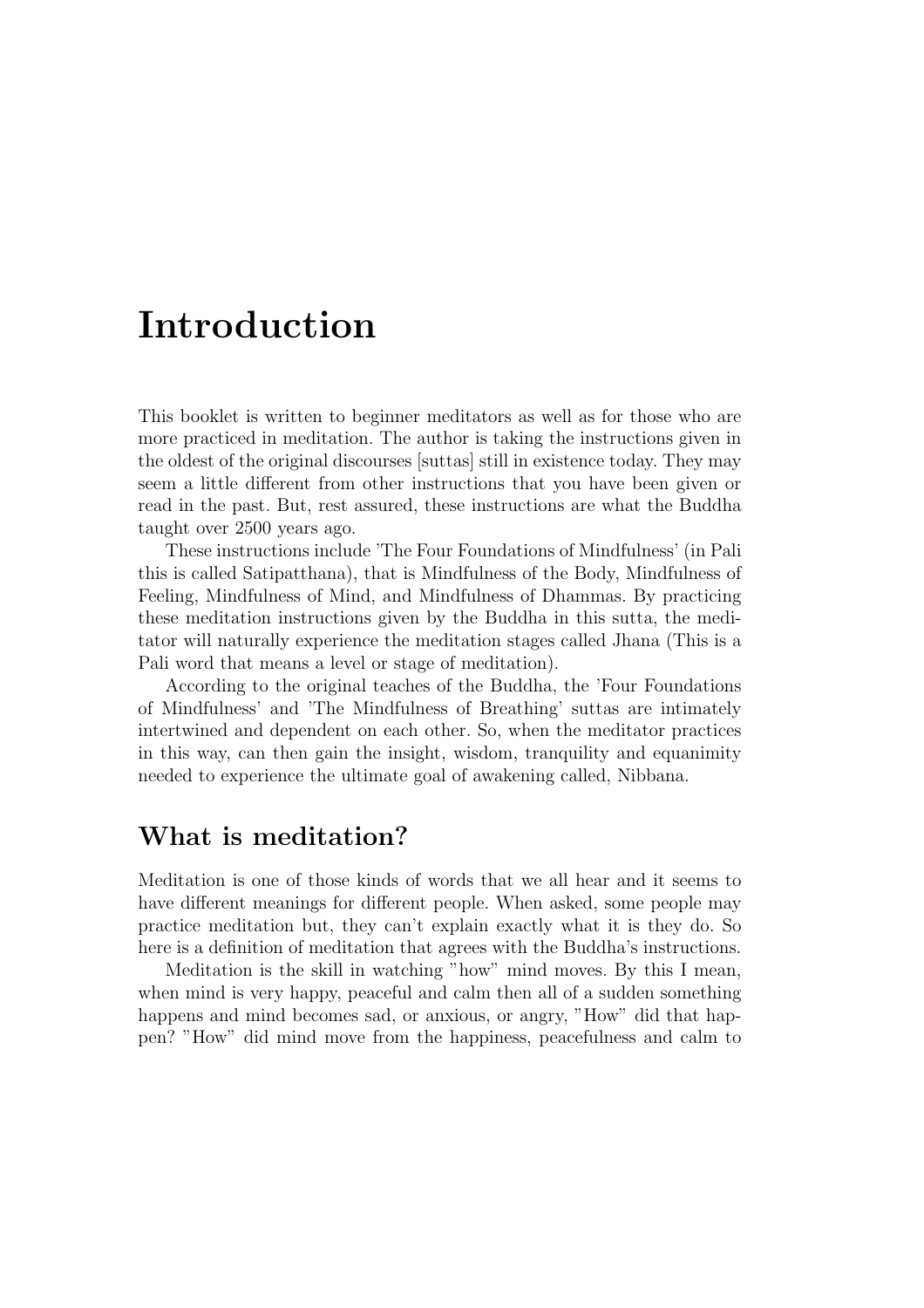becoming sad, anxious or angry? Meditation is being able to watch how this happens, and then "how" to let go, without getting sad, anxious, or angry. Meditation is the art of observation and relaxing.

### Commentaries

The instructions given here may seem different from what may be taught elsewhere. The reason is that over the years many scholars have written about meditation. These writings are called commentaries.

These commentaries are often written by people who have never practiced meditation, but have studied exclusively. They didn't write about their own direct experiential knowledge from practicing meditation, but would talk to people who practiced many different types of meditation and copied what was reported to them. These commentaries may have been very convincing to the scholars, but when anyone compares them against what is taught in the original texts, they can see a very big difference in the instructions.

Sometimes the commentaries completely leave out whole sections of the instructions and sometimes they just go out on their own and add what another style of meditation they think works, then gives them as the proper instructions, as if they were given from the Buddha.

Please understand that all styles of meditation are of real benefit to anyone who practices regularly. But consider that just like looking at a map, all roads don't lead to the same place. (there are many different roads that may be taken, but they may not get to the desired destination.) In the same way, when we go back to the discourses given by the Buddha there is a map that leads directly to the cessation of all suffering, when we follow it closely.

This is the reason that the author has taken the time and energy to go back to the original discourses [suttas] to understand and practice meditation in the way that was originally taught. Which was painstakingly researched by direct experience and studied for many, many years.

### Psychotherapy and Buddhist Meditation

Western psychology and psychotherapy differs from Buddhist meditation and awareness in very subtle but obvious ways. This is not to say that western psychology and psychotherapy are wrong and Buddhist meditation is right.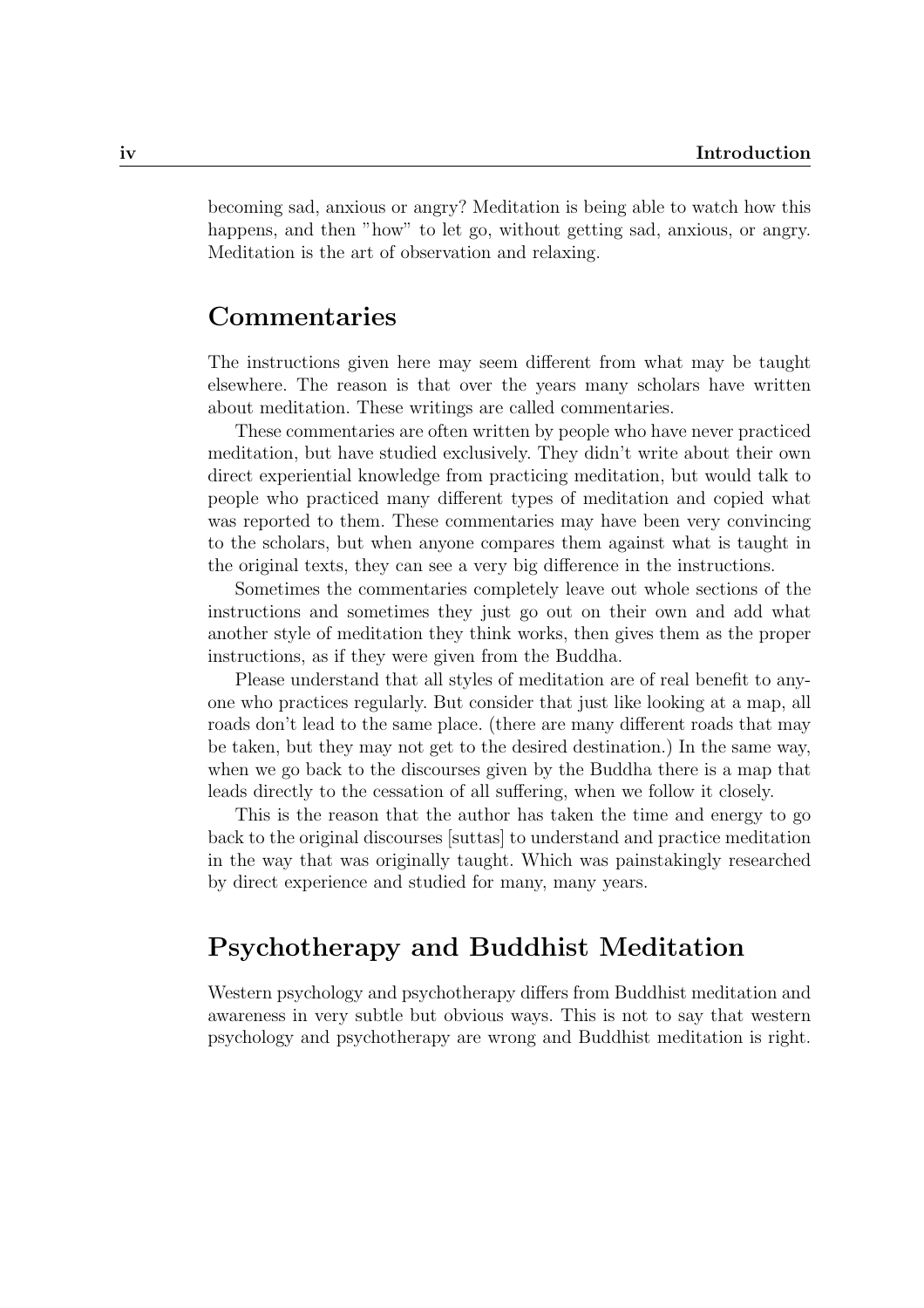They both have their advantages and uses but the end results are quite different. The roads on the map are different and lead to different results. Western psychology and psychotherapy takes a person suffering from mental imbalances and shows them how to live in a more balanced way. Buddhist meditation takes a mentally balanced person and shows them how to be fully awake, truly happy and free from all suffering.

Psychology and psychotherapy deals entirely with thoughts and feelings, then spends time analyzing them. The therapist helps the client to get involved with the identification and content of the feelings or emotions. This is when the psychologist talks about making the "ego" healthy.

Whereas, in Buddhism we learn to see how the experiences we have are nothing more than an ever-changing "process" (called dependent origination). We learn that getting involved with these thoughts and feelings personally, or taking them to be "me or mine", is the cause of great unhappiness and suffering. The ultimate goal of the Buddha's teachings is to show us how to let go of any ideas about there being a permanent "self or ego" that controls everything. The Buddhist meditator learns to see all things in life as being simply part of a "process" (dependent origination) that is ever-changing (anicca), painful (dukkha) and impersonal (anatta).

### Why versus How

The goals of western psychology and psychotherapy and Buddhist meditation work at solving the human conditions of suffering, but they are quite unique and have extremely different end results. They both teach a person to become more aware of thoughts and feelings, but as you can see their perspectives are quite different.

In other words, western psychology and psychotherapy places its focus on observing past experiences and analyzes these experiences to find out "WHY" it occurred. Then it shows a person how to live a healthy life by dealing with these past occurrences. The therapist helps to teach an unbalanced person to experience life in a more balanced or regular way. Buddhism, on the other hand, puts its focus on observing experience and seeing "how" the whole process of experience occurs through seeing dependent origination and teaches us to understand that it is an impersonal evolution. The key to Buddhist teachings deals with "HOW" this process works. Whereas, western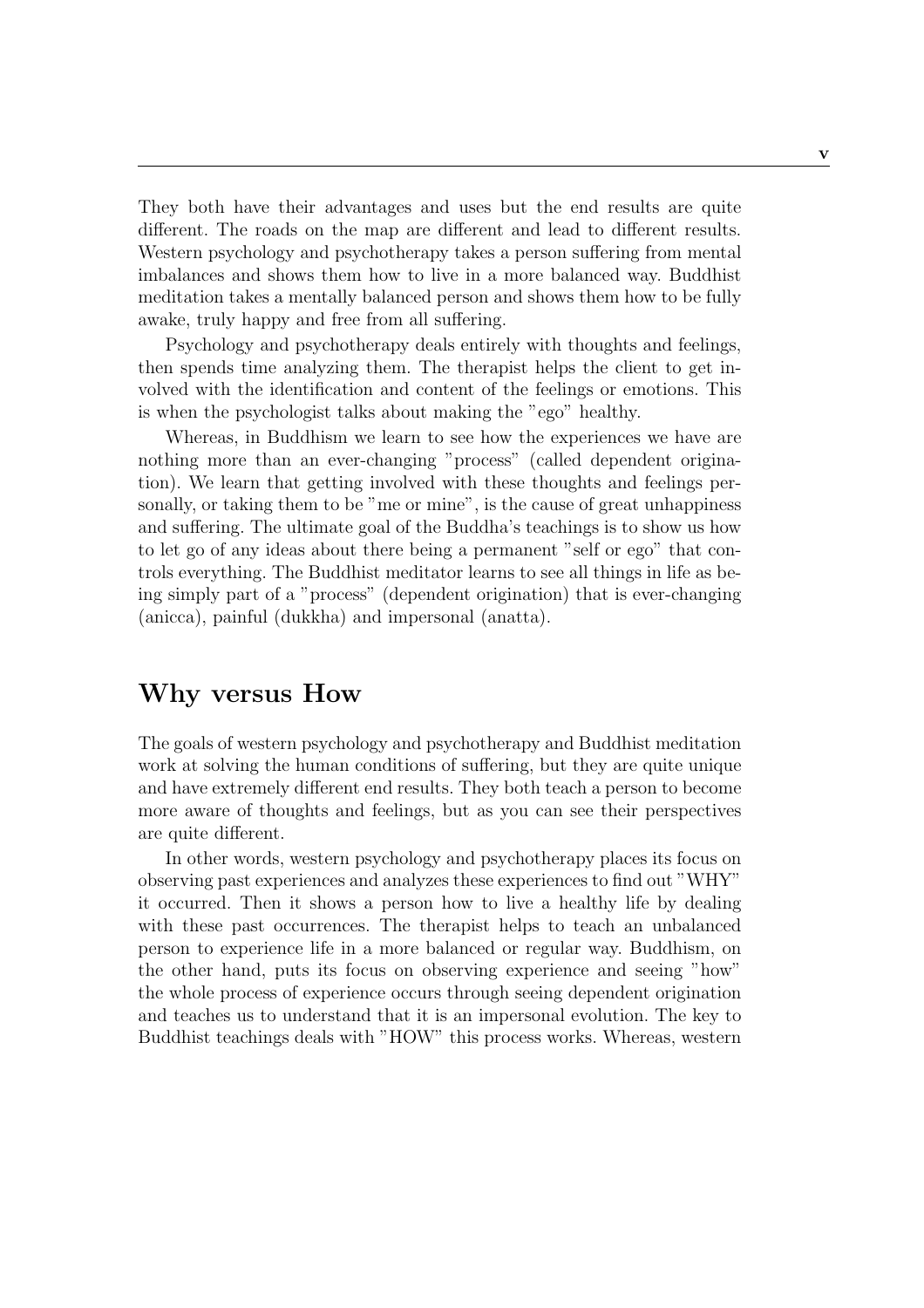psychology deals with "why" these things come up. Which is dealing mostly with concepts and the reasons for their appearing.

Buddhism shows how to develop our mind with pure, coherent awareness and observation of every process (experience) as it arises and teaches us to understand how to see more clearly. This is dealing directly with the reality of observing exactly "how" things arise in the present moment. So the Buddha's teachings are seen only as an impersonal process and not to falsely identify with or get overly involved with this process by thinking about it. The Buddha teaches us to see this whole experience and let go, relax, then gently re-direct our attention back to the breath and relaxing, without getting involved with and wrongly identifying with the content of those thoughts and feelings. Or we could say, we learn to see everything as an impersonal experience to be seen, not to get involved with or take this process as being a personal self or ego.

These two different types of perspective have different goals and objectives. Their separate approaches can bring happiness and balance into our life. The Buddhist approach tends to go beyond ordinary types of awareness and it leads us to see how to let go of all ego-identification so we can truly see and experience the ultimate goal, which is the complete cessation of all suffering.

When a person takes the time and energy to practice meditation in this way, they will begin to see and understand for themselves just why the Buddha's path is such an amazing way of experiencing the world around them. The Buddha proclaimed that "We are the Happy One's" . Doing the meditation that is written in this booklet, you will see why for yourself.

### Anapanasati Sutta

The actual instructions given in the discourse called "The Anapanasati Sutta" are only one paragraph long but the explanation will take a bit more space. These instructions are word for word, letter for letter repeated in other discourses [suttas] as well. For example, they are in the "The Four Foundations of Mindfulness" [Satipatthana Sutta] and the "Mindfulness of the Body" [Kayagatasati Sutta] discourses as well, to name just a couple.

As you read these instructions and give them a try, you will begin to see and understand how mind works, which is a very exciting and fun experience. Also, if you have practiced other styles of meditation, you will notice that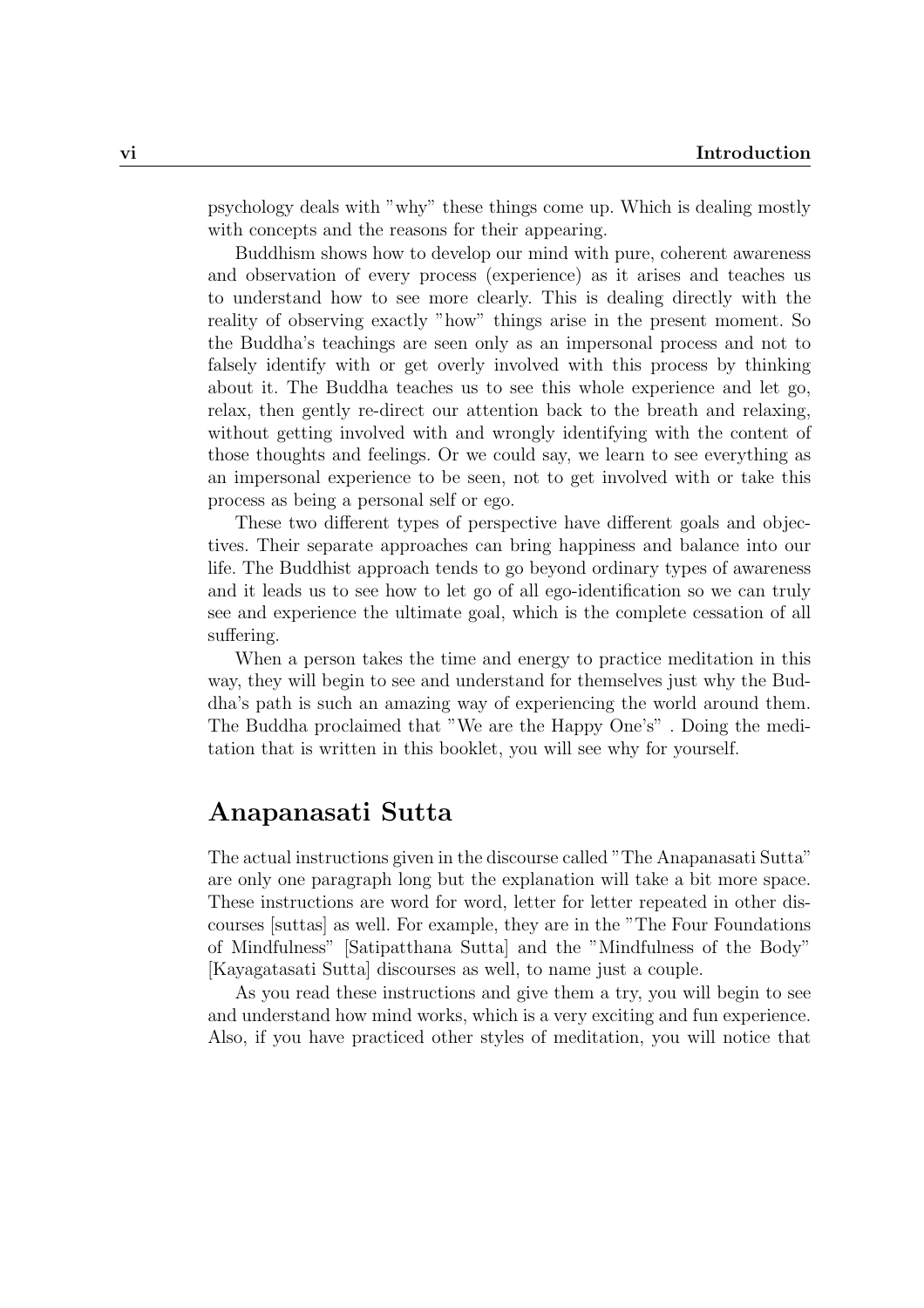things like headaches, vertigo, or ringing in the ears, won't occur anymore. This meditation practice is not only about sitting as still as a statue and doing a quiet type of meditation but it is very helpful in all daily activities that we have to do during our everyday lives.

Please follow these instructions as closely as possible for the best results and progress. Also, it is best to do only one meditation at a time, because mind is fickle and will jump around when there are different types of meditation being practiced at the same time. It can become confusing as to which meditation to practice then the meditator tries doing one type and when it doesn't seem right the meditator jumps to another type of meditation, as a result, they wind up not doing any real meditation at all.

So, please prepare yourself for a very pleasant journey to the cessation of suffering.

Maha-Metta always, From Bhante Vimalaramsi

Dhamma Sukha Meditation Center Arcadia. MO. 63621 Dec.2003 Current Era Dec. 2547 Buddhist Era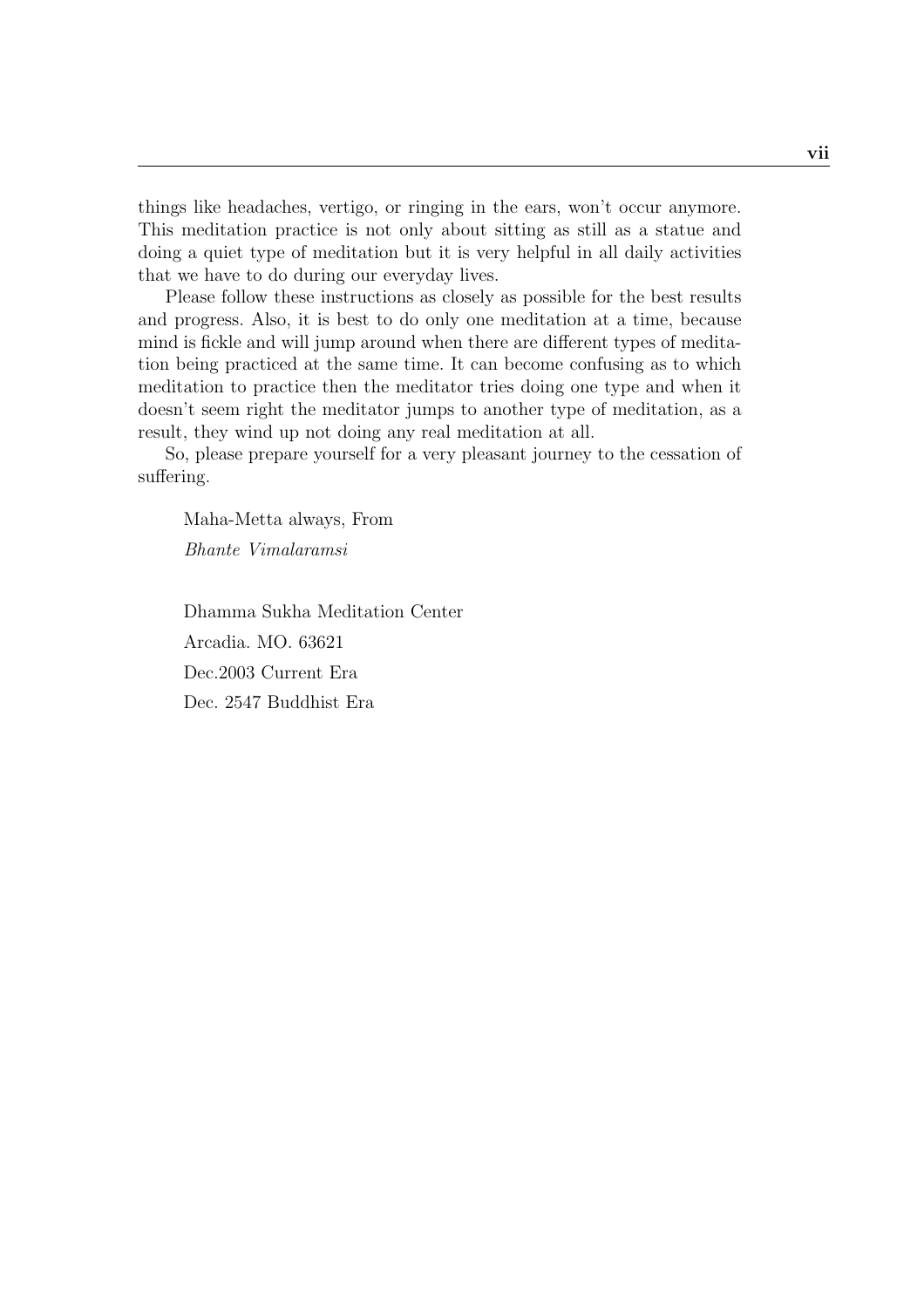# Meditation Instructions

#### Namo Tassa Bhagavato Arahato Samma Sambuddhassa

There will be some Pali words introduced into this instruction and the author will try to make these words understandable in English for the readers.

This discourse is taken from the "Anapanasati Sutta", 'Anapana' is a Pali word meaning in breathing and out breathing. 'Sati' means mindfulness, watchfulness or observation power. So, the meaning of "anapanasati" means watchfulness of the in breathing and out breathing. The Pali word "Sutta" means 'thread'. So whenever we see the word 'sutta' it is another thread that is woven with other 'suttas' and together they make a very beautiful cloth of 'Dhamma' [many people use the Sanskrit word 'Dharma', instead. they have exactly the same meaning but the author prefers to use the Pali pronunciation] 'Dhamma' is another Pali word that has many different meanings some of which are truth, the way things are, the Buddha's teachings, the true nature of things, etc.

This sutta [thread] is taken from the "The Anapanasati Sutta" and will be given in bold letters and underlined. There will be an explanation given in regular type after each section.

16] "And how, monks, is mindfulness of breathing developed and cultivated, so that it is of great fruit and great benefit?

17] "Here a monk, gone to the forest or to the root of a tree or to an empty hut, sits down; having folded his legs crosswise, set his body erect, and establishes mindfulness in front of him, ever mindful he breathes in, mindful he breathes out.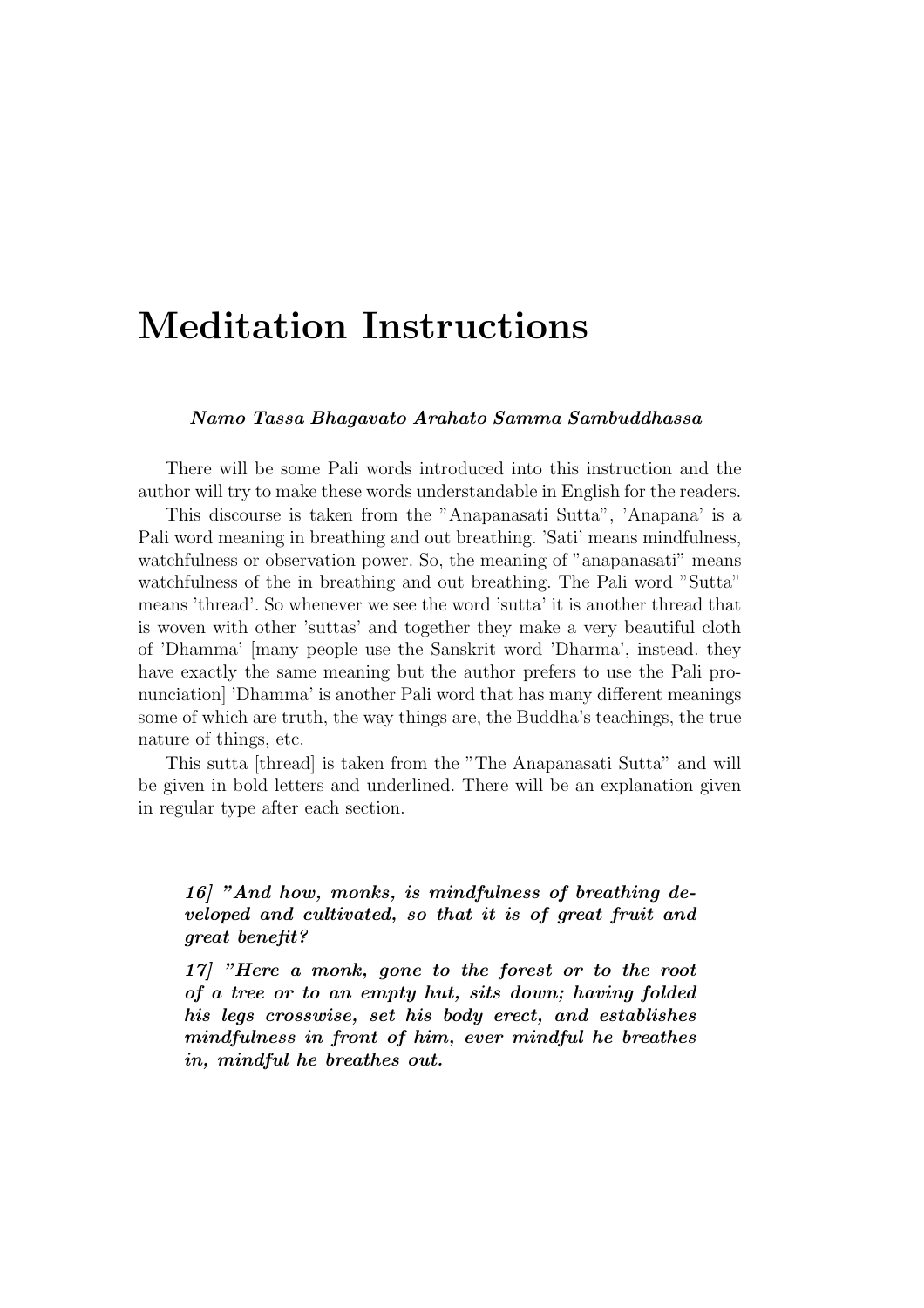These are the preparatory stages of the meditation. It basically means for the meditator to find a quiet place to sit with little or no distractions. Turn off the TV, radio or telephone and find a place that has very few noises which will pull you away from the sitting. For the beginning meditator noises can turn into a big distraction and can pull one's attention away from watching the breath and relaxing. After the meditator becomes more familiar with this practice, noises won't really be a bother anymore. They just become a part of the meditation practice.

The next part says to sit with the legs folded crosswise. But the author has found that many people in this country are not used to sitting on the floor with their legs crossed. When they try, it can cause a lot of pain to arise. The meditator can sit on a cushion or if they prefer they can sit on a chair [as long as they don't lean into the back rest]. Some meditation teachers want their students to sit in what is called a "full or half lotus" position, but it really isn't necessary. There is no magic in sitting on the floor and twisting the legs into a pretzel. A comfortable sitting posture where the legs don't go to sleep is best.

The reason that the Buddha recommended sitting on the floor is at the time he was alive they didn't use chairs, so everyone sat on the floor and they were used to it. But, in our culture, we hardly ever sit on the floor, so our bodies are not used to it. Also, it may take quite a long time to become used to sitting on the floor in a comfortable way. It can even be a painful experience for a long time before the legs get limber enough to be comfortable.

It is the meditator's choice whether they sit on the floor or not. When sitting in meditation it is best to sit with the back nicely straight, with one vertebrae stacked on the other. Please don't sit in a rigid way where the back is overly straight as this can cause unnecessary pain and back problems to arise. Contrary to what many people think, pain is not the point of the meditation and nothing is further from the truth. Watching mind move and seeing how it goes from one thing to another is what meditation is all about. Please sit with the legs in a comfortable position and have the back nicely straight.

Now is when the actual instructions begin.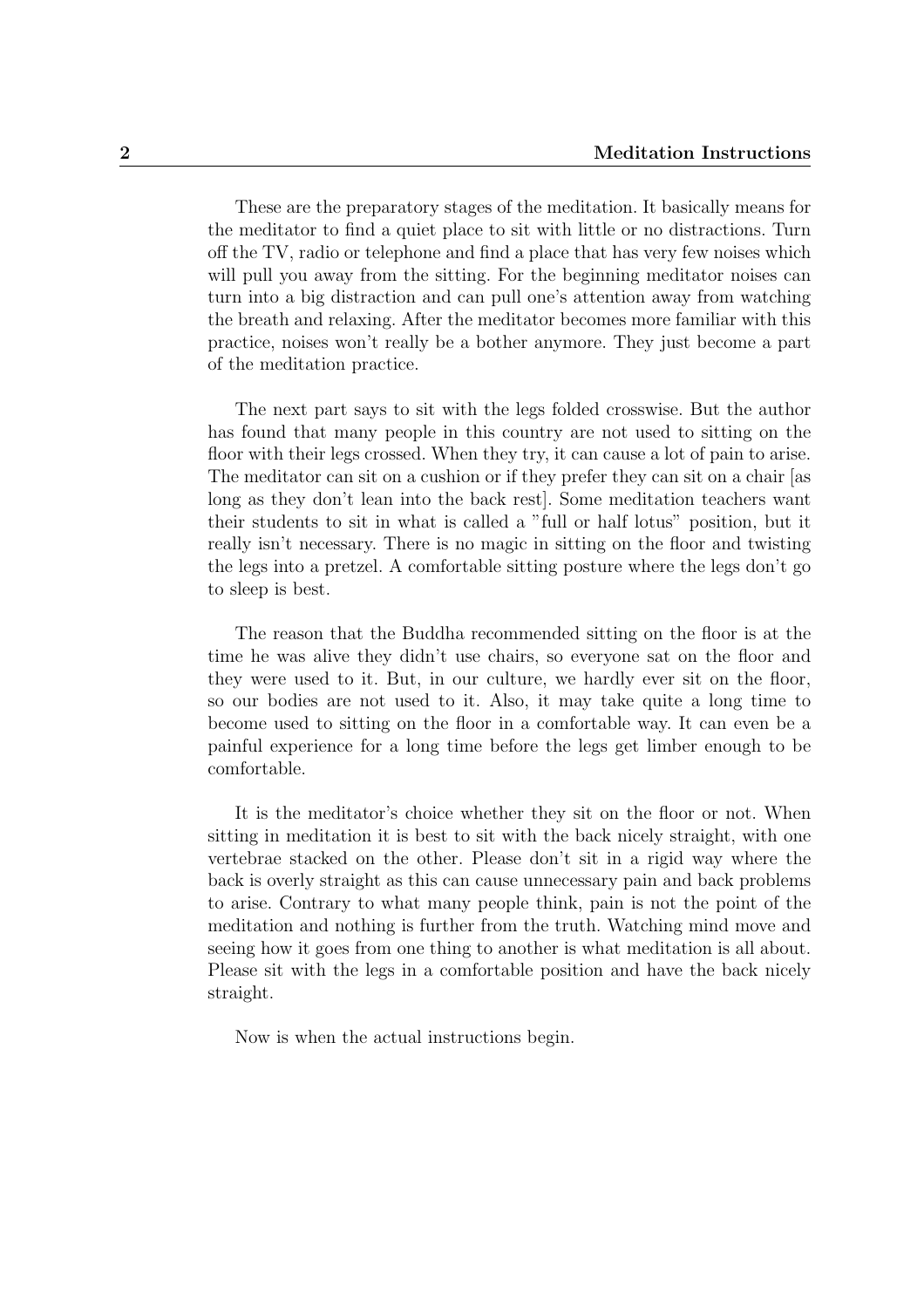18] "Breathing in long, he understands: 'I breathe in long'; or breathing out long, he understands: 'I breathe out long': Breathing in short, he understands: 'I breathe in short'; breathing out short, he understands: 'I breathe out short'.

The key words here are "He understands", it doesn't say anything about placing your attention on the nostril tip or the abdomen. The instructions don't say to count the breaths, nor do they say anything about following the breath around in the body from the nostril tip to the throat to the lungs to the abdomen and back again. The instructions simply say to "understand" what the breath is doing in the present moment, They never mention focusing one's attention in any one place. All that these instructions say is the "He/she understands when they breathe in and out long or short. So where does one put their attention? The answer is 'One Understands' when breath is long or short, they understand when breath is fine or coarse, they understand when breath is fast or slow. In other words the meditator knows what the breath is doing in the present moment. The meditator doesn't need to focus on any one place or follow it from one place to another. They only have to understand the general characteristics of what the breath is doing. Let us continue on:

He trains thus: 'I shall breathe in experiencing the whole body'; He trains thus: 'I shall breathe out experiencing the whole body. He trains thus: 'I shall breathe in tranquilizing the bodily formation': he trains thus: 'I shall breathe out tranquilizing the bodily formation'.

Now, we get to the part where the real instructions abide. When the instructions says 'He trains thus' the meditator begins to train their mind to become more observant, so they see their whole physical body on the in breath and out breath. The meditator NEVER tries to control their breath in any way! They just let body breathe naturally. They notice where body has tightness or tension in it. On the in breath notice when there is tightness in the muscle of the shoulders or back or hands, etc. And do the same on the out breath.

This, is the most important part of the meditation and that is to relax those tight muscles consciously and do this on the in breath and the out breath.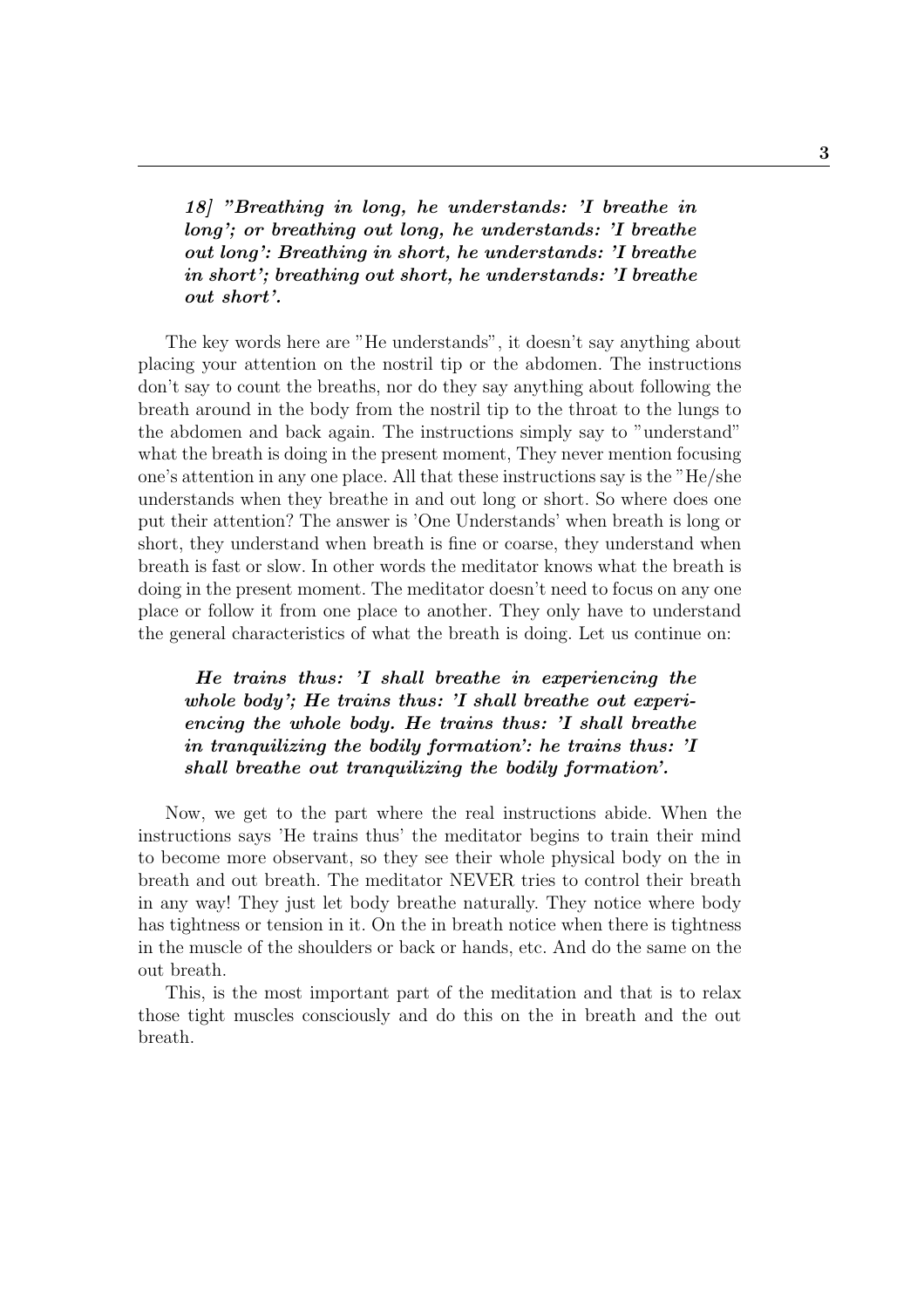An interesting observation about the people in this country is, that they think the whole body starts at the neck then goes down, while from the neck up is a part of mind. This is a wrong perception that needs to be addressed. The whole body starts at the top of the head and goes down from there.

When noticing any tightness or tension, the first place that needs to be observed is in the head. Every thought, every movement of mind begins with a subtle tightness or tension arising in the head. Meditators need to be aware of this and relax on the in breath and relax on the out breath. The meditator uses the breath as a reminder to relax.

### Smiling

Once the meditator begins to meditate, first softly close the eyes, then put a little smile in the mind, a little smile in the eyes, even though the eyes are closed, put a little smile on the lips and a smile in the heart.

Having a smile is a very important part of the meditation! There have been some studies done on the corners of the mouth. When the corners of the mouth go down, mind has a tendency to be heavy, rigid and unhappy. So at that time, mind tends to be sluggish and can become stiff and it moves very slowly. But when the corners of the mouth go up mind tends to be happy and have uplifting thoughts. Then mind tends to be lighter and more fluid in watching. Joy is one of the enlightenment factors and smiling leads the meditator to this joy. Just look at a good Buddha image and see the smile. The artist is showing us that this should be a joyful experience. This is definitely a smiling meditation!

On the in-breath, relax the tightness in the body [especially the head]... smile. On the out-breath... relax... smile... in-breath... relax... smile... outbreath... relax.. smile. When relaxing feel mind kind of open up and expand, like a hand does when it opens up after it was holding onto something, then, at that time, mind becomes very calm and clear. It is like mind takes a tiny step down from where it was. This open calm mind has no thoughts in it, there is only a pure awareness, that is exceptionally alert and bright. The meditator stays with the breath and relaxing as much as possible, without grabbing onto or trying to control anything. Just observe, and relax. This is the simplest and most fun meditation to practice, that the author has ever seen or experienced.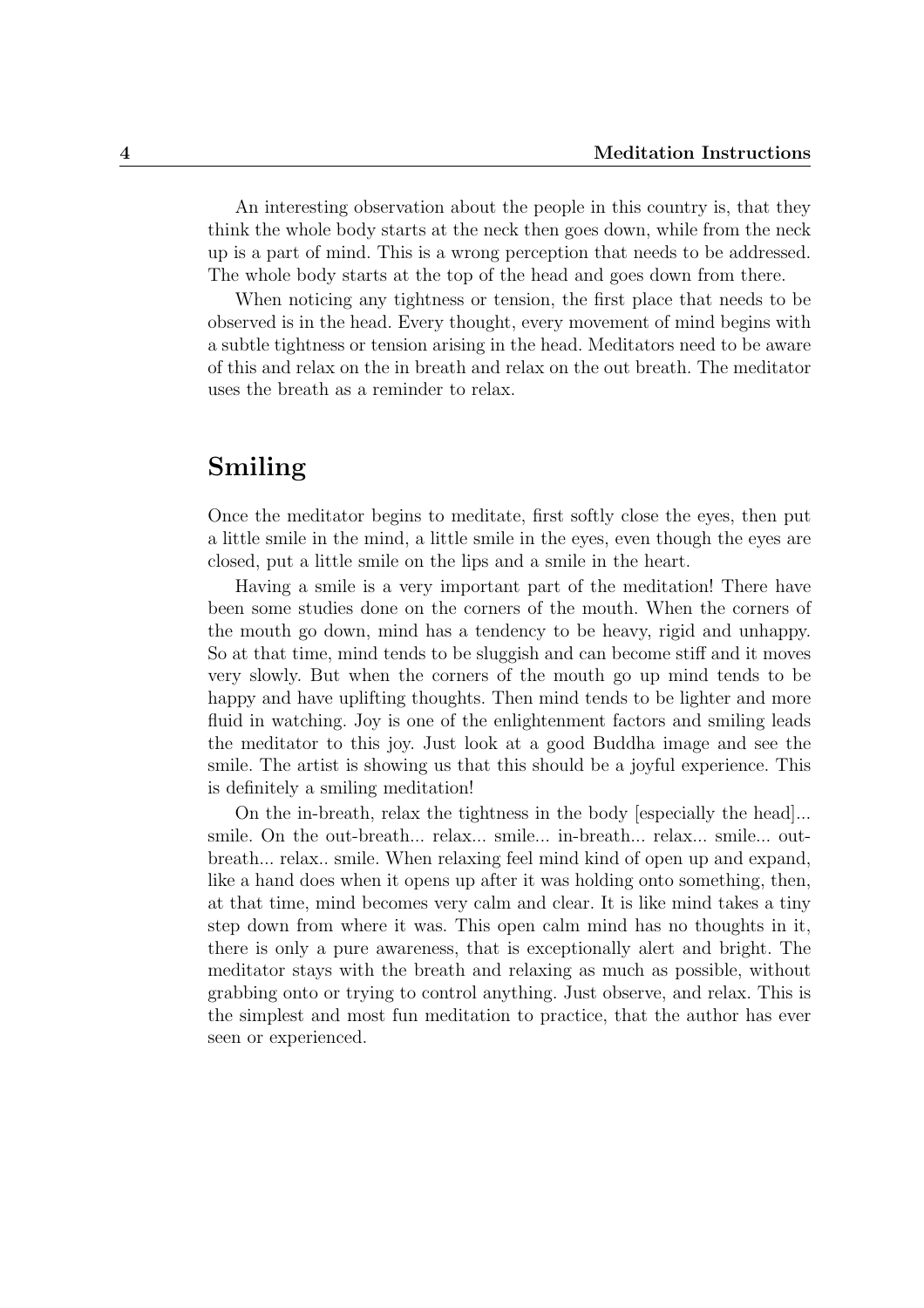### Arising thoughts

Many people think that when they are "meditating", mind is not "supposed" to have thoughts in it. But this is not the case. Especially at the beginning mind will run all over the place and think about this and think about that. "AND" that is alright!

Thoughts are not the enemy to push down, stop or fight with. Thoughts are just thoughts, so the meditator treats them simply as a small distraction and when the meditator notices that mind is thinking about this or that, they just let go of those thoughts, even if mind thinks that these thoughts are "important". Let them go , relax the subtle tightness caused by the thoughts and softly redirect the attention back to the breath and relaxing again.

At first the meditator may not notice that mind has gone away for a long time, but as soon as they have noticed they let go, relax and redirect mind back to the meditation object (the breath, relaxing and smiling). There is no need to criticize or condemn oneself, at all. This is a part of training one's awareness and it can be a fun part of the meditation when not taken too seriously. It is alright to have fun and make the meditation a part of a game. Smile!

### Body movement

When the meditator begins to sit they must not move any part of there body at all. Please don't wiggle the fingers or toes, don't sway the body, don't scratch, don't shift the body, don't rub, don't change your posture, for any reason. Please sit as still as a Buddha image or big rock that is stuck in the ground. You can move as much as they do.

When sitting like this there may be some sensations that arise, like an itch, a tickle in the throat, a sneeze, heat, vibration, or even pain. Please remember that you can't move at all! So what to do? First, notice that the impulse to make the sensation go away is very strong and your mind will begin to think about it. These thoughts sound something like this, "I wish that this would stop!", "I hate this feeling", "Why doesn't this just go away and stop bothering me!", "I want this to leave me alone!", "But the instructions say that I can't move!", or "Oh, what torture!".

The first thing that the meditator will observe is the thoughts about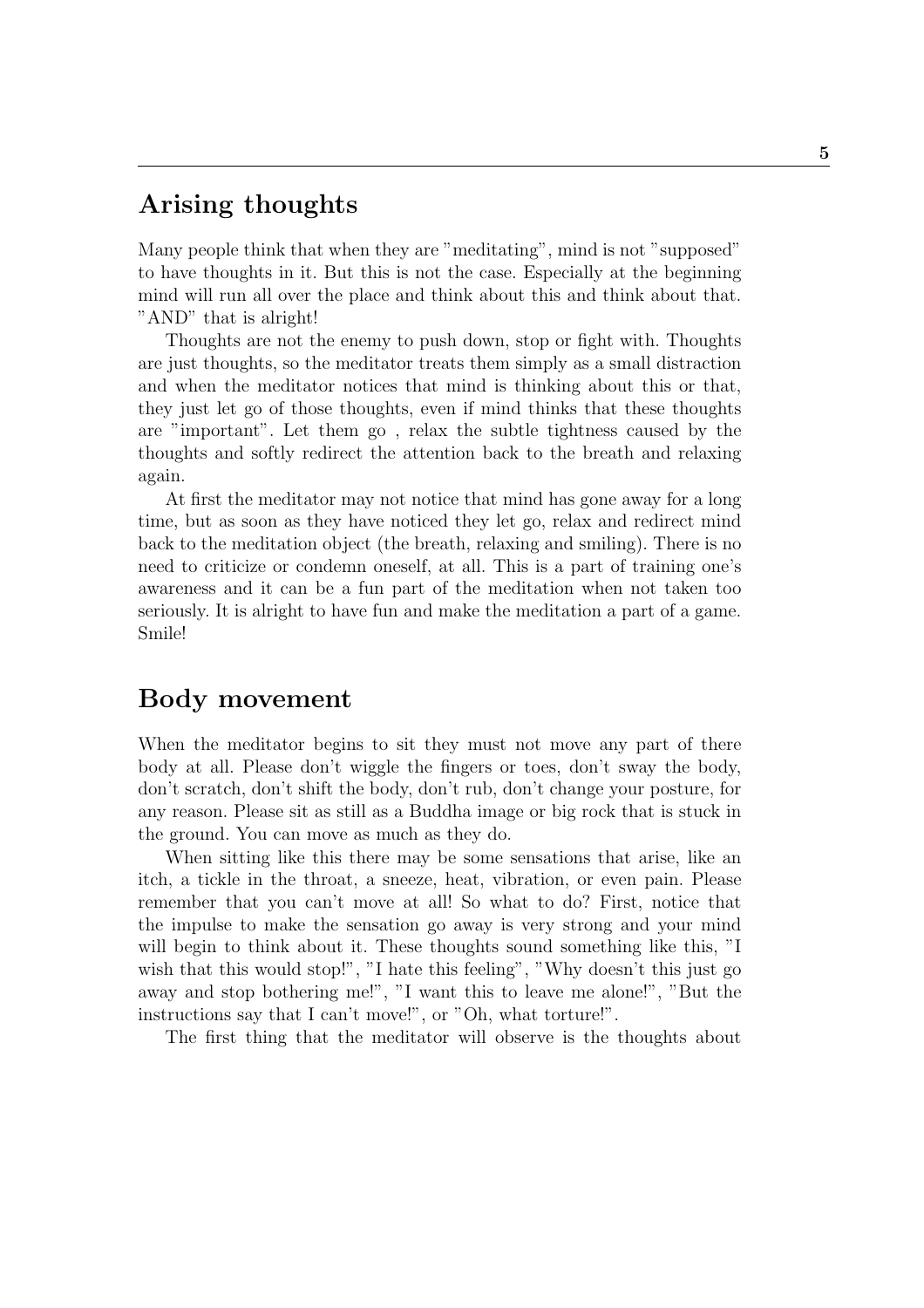the sensation. The meditator will see that the more one tries to control the sensation with their thoughts, the bigger and more intense that sensation becomes. The instructions tell us, to let go of the thoughts and then to notice that there is a subtle tightness in the head and in one's mind, so then relax.

Next the meditator will notice that there is a tight mental fist wrapped around that sensation, one lets the sensation be there without any resistance at all. The truth [dhamma] of the present moment is, when a sensation arises, 'It is there'! If the meditator tries to fight that sensation, or they try to control that sensation in any way, or they try to make that sensation go away, as a result, it gets bigger and more intense.

#### Allowing sensations to be

The meditator learns through this training of themselves, to allow that sensation to be there. One learns to open up that tight mental fist and allow the sensation to be and do whatever it wants to do. It is only a sensation and it is alright for that sensation to be there. It has to be alright, why? Because that is the truth! Anytime one tries to fight with the truth or control the truth or make the truth be they way they want it to be, it causes more and more suffering.

The meditator simply allows the sensation to be there and to float like a bubble floating in the wind. When the wind blows from one direction the bubble goes in the same direction and when the wind changes and blows in another direction the bubble goes in that direction. The bubble has no resistance at all it just floats around wherever it will. So in the same way, the meditator allows the sensation to float wherever it will. This meditation is about watching the movements of mind.

Meditation is learning how to lovingly accept whatever it is that arises in the present moment and allow it to be there without any resistance at all. Now, the meditator notices a kind of subtle and sometimes not so subtle tightness or tension in their body, especially in the head, relax and smile. Now they feel mind relax and kind of expand then open up and next mind seems to take a little step down and it becomes calm.

At that time, mind becomes very clear and alert, there are no thoughts in mind so it becomes pure. Now the meditator will please redirect their attention back to the breath, relax and smile again. Of course, the nature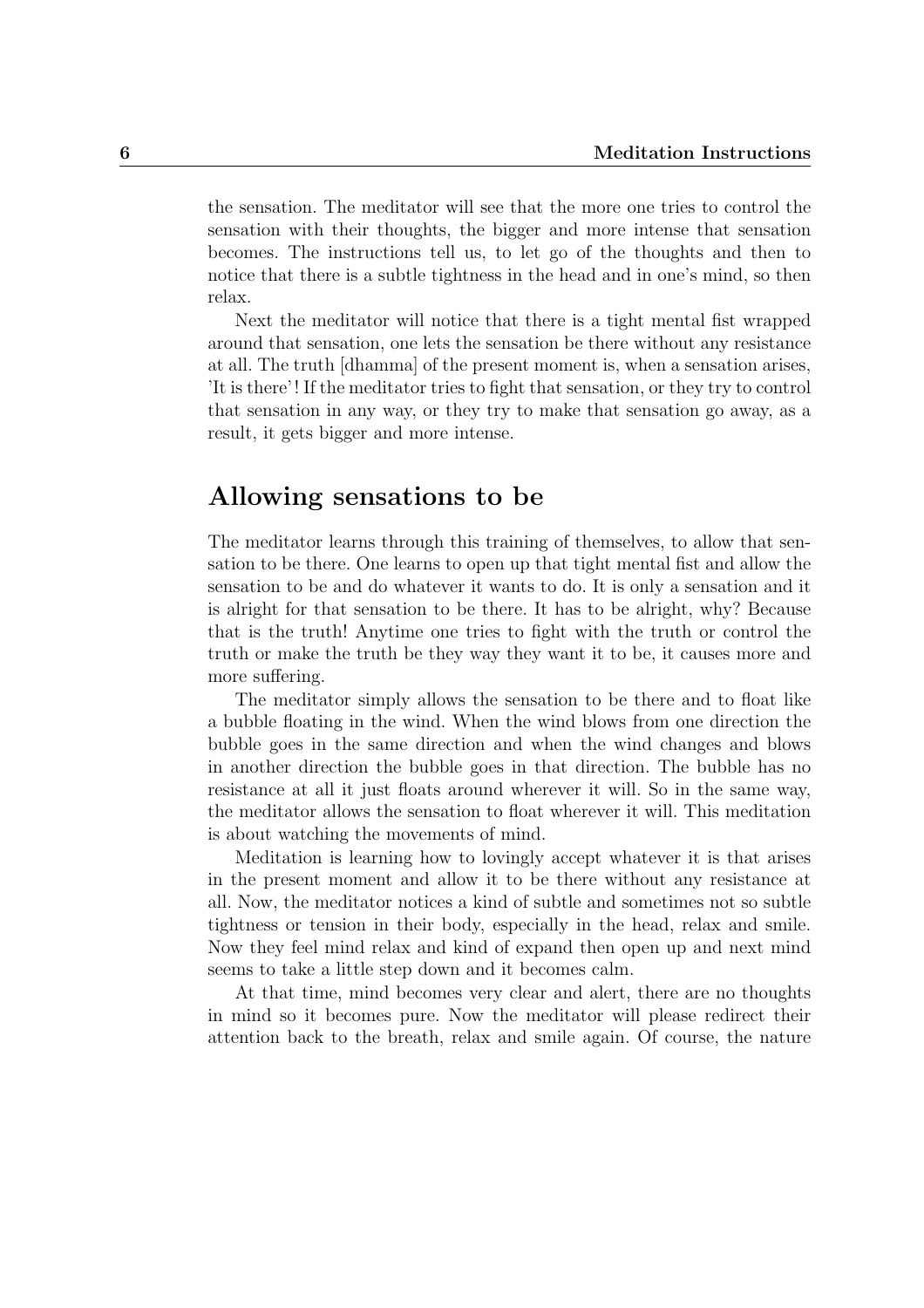of these kinds of sensations is that they don't go away right away. So mind may get pulled back to that sensation again and the meditator does the same thing again. No matter how many times mind gets pulled away, the process is always the same. First let go of the thought... relax... smile, next let go of that tight mental fist wrapped around that sensation... relax... smile... softly redirect mind back to the breath, relaxing and smile...

### Conclusion

These are the bare-bones instructions for the Mindfulness of Breathing. These instructions when followed closely will work for every type of distraction that takes mind away from being in the present moment, relaxing and smiling. One thing to remember is that this is an all of the time meditation. When a person is walking from their house to the car or the car to their work place, what is their mind doing at that time? Thinking about this or that, liking this, disliking that and so on. This is the time to recognize that mind is wandering around and let go of the thoughts, relax, smile and redirect their attention back to the breath, relaxing and smiling again. Do this as many times during the day as can be remembered. This is how one practices the meditation all of the time.

May this booklet be of some assistance to all who are searching the path of awakening. May all beings be successful in attaining Nibbana quickly and easily, in this lifetime. The author shares the merit of writing this booklet with his mother, father and all beings. It is customary after reading or sharing Dhamma with some else to Share Merit with all beings. So: